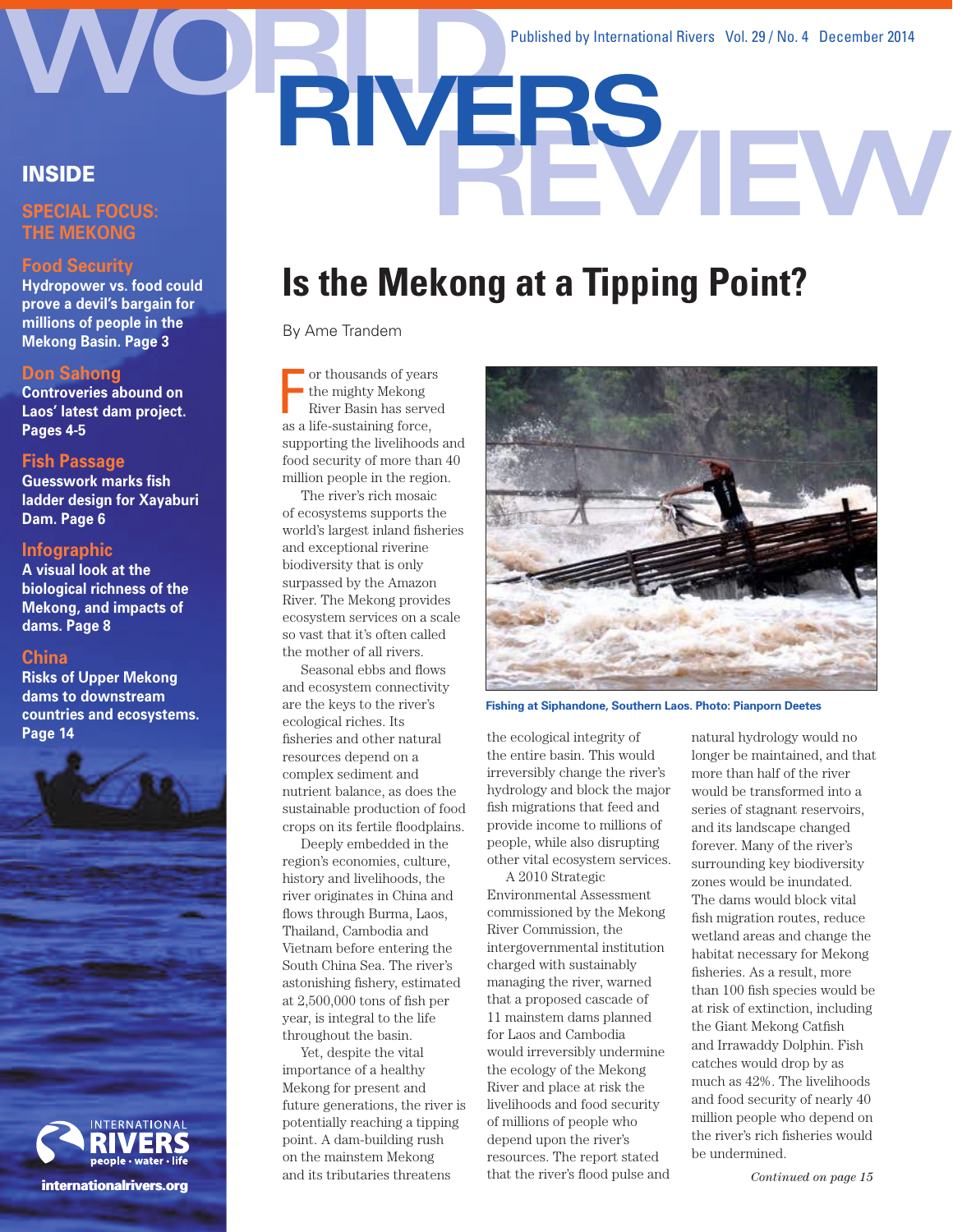## **World Rivers Review**

Volume 29, Number 4 ISSN Number 0890 211

**Editor Lori Pottinger**

Design and Production

**Design Action Collective**

Printing **Inkworks**

## **International Rivers**

Executive Director **Jason Rainey**

#### Staff

**Monti Aguirre, Ange Asanzi, Peter Bosshard, Pianporn Deetes, Inanna Hazel, Chuck Johnson, Emily Jovais, Bharat Lal Seth, Candace Lazarou, Tanya Lee, Berklee Sati, Grace Mang, Samir Mehta, Brent Millikan, Lori Pottinger, Kate Ross, Rudo Sanyanga, David Snyder, Ame Trandem, Maureen Vachal, Margaret Zhou**

#### Interns & Volunteers **Catherine Fong**

### Board of Directors

**Deborah Moore (Chair), Jane Baldwin, Margo Blair, Brent Blackwelder, Gary Cook, Virali Modi-Parekh, Kenneth Greenstein, Robert Hass (Honorary), Susan Kopman, Leslie Leslie, Juan Pablo Orrego, Cymie Payne, Athena Ronquillo-Ballesteros, Leonard Sklar, Scott Spann**

#### Contact Us

**2054 University Ave., Suite 300 Berkeley, CA 94704-2644 USA Tel: (510) 848 1155 Fax: (510) 848 1008**

# **Commentary**

### A RIVER OF MEMORIES

A group of elderly women were carefully preparing fowers to offer to the Buddha image. Outside, a dozen villagers were busy cooking a variety of dishes. A ceremony was being held in memory of a late monk who garnered respect from the villagers of Ban Na To Yai village in northern Laos. The preparations were done with utmost care for this important event. The only thing missing was the temple where villagers would normally go pay their respects.

"When we were relocated here, they did not build us a temple," said an elderly man while staring blankly at the rugged dirt road ahead, which was fanked by new homes built by the company building a huge new dam on the Mekong.

Ban Na To Yai houses villagers from a village that used to be by the Mekong River but no longer exists, as it has been turned over to the Xayaburi Dam, the first of a series dams planned for construction on the lower stretch the Mekong in Xayaboury Province in Laos.

Before the dam's frst concrete piling was built in the Mekong three years ago, we had a chance to travel down the river. It was a very an intimate experience. At nightfall, we slept on a sandy beach. One morning, while sailing through Kaeng Luang, the largest rapid on this stretch, we pulled over at Ban Huay Sui, the frst village slated to be relocated, and started our documentation there.

A young couple were getting married that day. The whole village was gathered at the houses of the bride's and groom's families. A procession was made with simple songs and dances leading toward the bride's house. Everyone's faces were lit with smiles.

"We really had no idea before the dam's construction started what would happen to us. We did not know where we would be moved to," said one villager in a subdued voice. Within a year, their homes no longer existed. The joyous atmosphere at the wedding became a nostalgic memory of the village that cannot be brought back, of a community in limbo.

We had no idea what lay ahead for the newlyweds, starting their new lives together and yet with such an uncertain future. What was clear was that their families would no longer live together in the new resettlement. We were able to speak with them when we visited them again at their new settlement.

"We have no income since moving here. The land here is not good for rice farming. Fish culture was provided initially, but there is no more fsh now. Water here is rusty. Women stay home with no chance to fish and pan for gold. If we were still at our old village, we would have simply walked into the river panning for gold and catching fsh, just enough to live by," said one middle-aged woman. "I really, really miss the Mekong," she said with a sigh.

The Xayaburi Dam is one of the largest dam sites in the region. A gigantic section of the Mekong has been flled in, leaving just a tiny channel. Looking at the dam site now, we can no longer tell where the villages were. In the next year the whole section of the Mekong will be blocked.

This is my fourteenth year working on transboundary river issues facing the Mekong. Xayaburi Dam is defnitely not the frst nor the last symbol of tragedy resulting from unfair development, made at the expense of powerless people and the environment. Decisions are being made by a handful of powerful fgures in government and in the construction and energy industries. Local people barely have any role in the planning and decision-making.

The Mekong, the Salween and all other major rivers in the region are the hubs of rich natural resources, a major source of natural capital. All of the fowing waters belong to our descendants for generations to come. It is our obligation to protect them from harm, so that local communities in the region will continue to beneft from them. Any large-scale development projects that will hurt our rivers must be decided collectively. The process must be transparent and the local people must be allowed to take part in the decision-making. Anything less is an unjust theft of our natural birthright.

I am proud of being a part of environmental movement in Thailand, and a part of International Rivers' stalwart campaign to protect this river, my heritage. We will continue to speak out for Mother Mekong as long as it takes

Pai Deetes



paper with vegetable-based inks

Printed on 55% recycled, 30% post-consumer recycled waste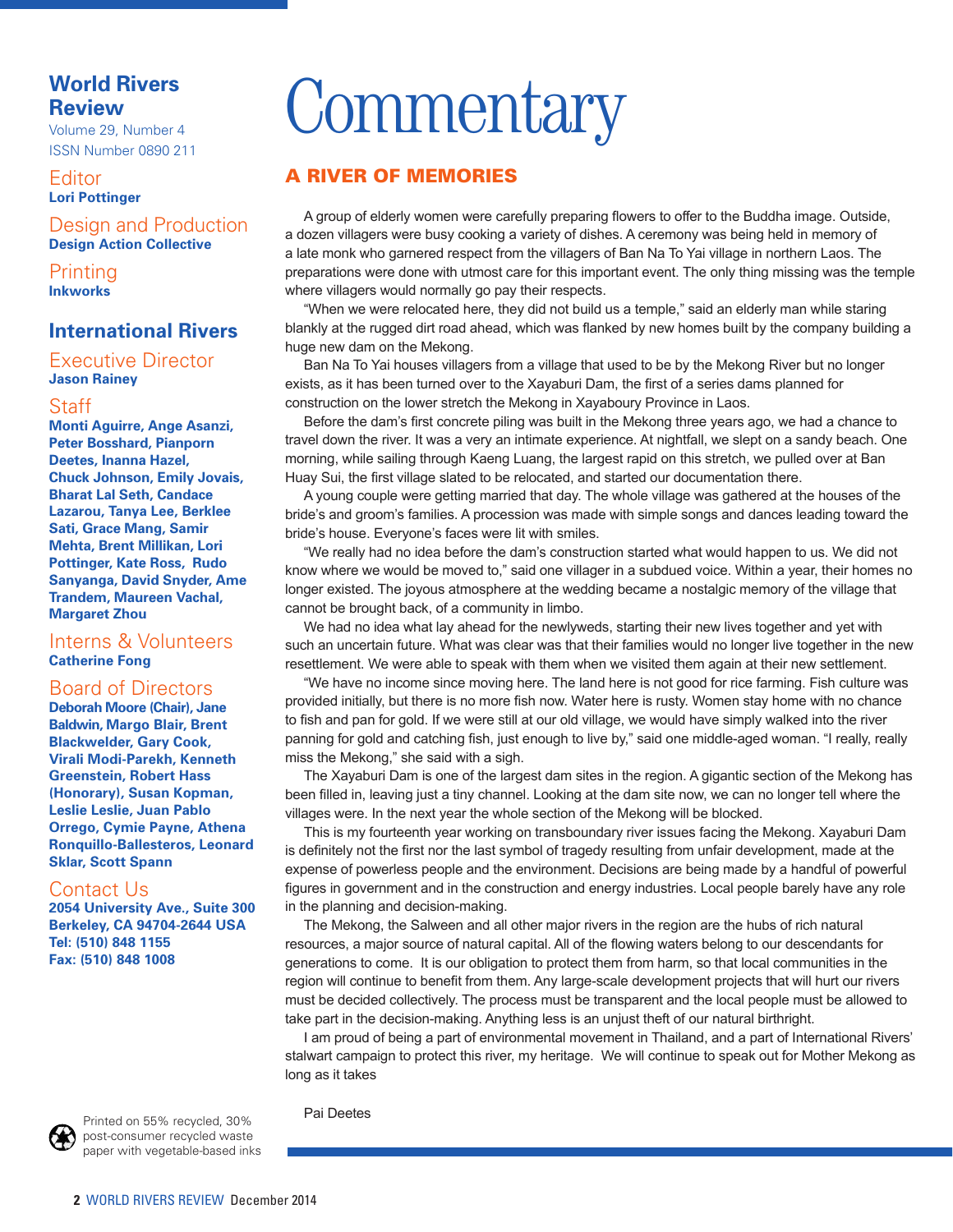# **Devil's Bargain? Hydropower vs. Food Trade-Offs in the Mekong Basin**

By Dr. Jamie Pittock

The 60 million people living in the Mekong River Basin get<br>most of their animal protein and many important nutrient<br>from wild-caught fish from the river. The knock-on effect<br>hydropower dam construction on wild fish osteh a most of their animal protein and many important nutrients from wild-caught fish from the river. The knock-on effects of hydropower dam construction on wild fish catch and food supplies in the basin is the focus of the research described here.

The governments of Cambodia, Laos, Thailand and Vietnam are contemplating the construction of more than 88 hydropower dams in the lower Mekong River basin by 2030. These governments commissioned a strategic environmental assessment in 2010 through their Mekong River Commission. The Assessment found that there would be a loss of between 550,000 to 880,000 tons of the wild fish catch due to the dams preventing the migration and breeding of a substantial minority of the fish species found in the river system. This loss would be ameliorated by only 10% in terms of the amount of sedentary fish that would find new habitat in reservoirs. The Assessment concluded that fish ladders would be largely ineffective in the case of the Mekong, based on experience of dams on other tropical rivers, the huge volume of migratory fish in the Mekong River and the problems in managing fish passages.

The Assessment's conclusion that the dams would dramatically decrease the fish populations and catch is far from new. Yet the governments concerned have continued to advance dam construction regardless of this projected loss of biodiversity and food. My colleagues at the Australian National University and WWF and I decided to see what the loss of this fishery would mean to food supplies in the countries concerned, as their governments have traditionally emphasized the importance of food security through domestic production.

We considered the value of the wild fish catch in terms of both calories and protein. I focus on protein here as calories could be replaced more readily from a number of sources. There are only five options for dealing with the loss of fish protein. First, it would be morally untenable for governments not to articulate policies for ensuring that their people have access to nutritious food, so this is not really an option. Second, the lower Mekong nations could import food to replace lost fish, but they have policies that favor self-sufficiency in supply. Third, there could be an increase in aquaculture production or diversion to local consumption of half of Vietnam's aquaculture production exports or a third of Thailand's marine fish exports. Fourth, these nations could raise more protein-rich crops like soy or peanuts. The trade-offs involved in these last two options are explored in our forthcoming research, but suffice it to say that the numbers involved make them hard choices. For example, to replace protein from fish, people would need to eat two and a half times that mass of rice; to replace the key amino acid, lysine, six times the mass of rice is required.

In our view the fifth option is most likely, namely that the loss of protein from fish would be replaced by scaling up production of the livestock that people already grow and consume in the region. We have modelled the additional pasture land and water resources required to produce this livestock using national statistics (Orr *et al*., 2012). Our projections are based on data from the Mekong governments provided to the United Nations Food and Agriculture Organization and via the Mekong River Commission's Assessment. These are conservative projections for a number of reasons. The



**Wild fish catch is the most important source of protein throughout the Mekong region. Photo: Pianporn Deetes**

Assessment data only considers the barrier effect of dams on fish but not other impacts, such as changing flow patterns that are likely to further reduce fish populations. Our calculations do not consider the likely increased demand for protein-rich foods in the region due to growing populations and increasing wealth. A further assumption in our calculations is that scavenging livestock, such as pigs and poultry, need no additional dedicated land to scale up production, as opposed to grazing livestock.

We found that under the scenario of 88 dams by 2030, water use in production of grazing livestock to replace lost fish protein would need to increase by 6–17% and the area of pasture land by 19–63%. In this water-rich region, increased use may not be a problem, although there could be opportunity costs in not using the water for other purposes, including in fisheries or agriculture. The land use change of 7,080 km2 to 24,188 km2 is an area equivalent to a small nation like Brunei or East Timor and would come from converting forests and woodland to pasture. More recent work suggests that this land area may be an underestimate due to the difference in nutrition between consumption of whole wild fish versus fish filets used in FAO statistics. Laos and Cambodia would be particularly impacted due to their extensive consumption of freshwater fish and limited alternative protein sources.

This scenario raises questions as to whether rural poor dependent on subsistence fishing could physically or economically access alternative protein sources. Laos, Cambodia and Vietnam

*Continued on page 15*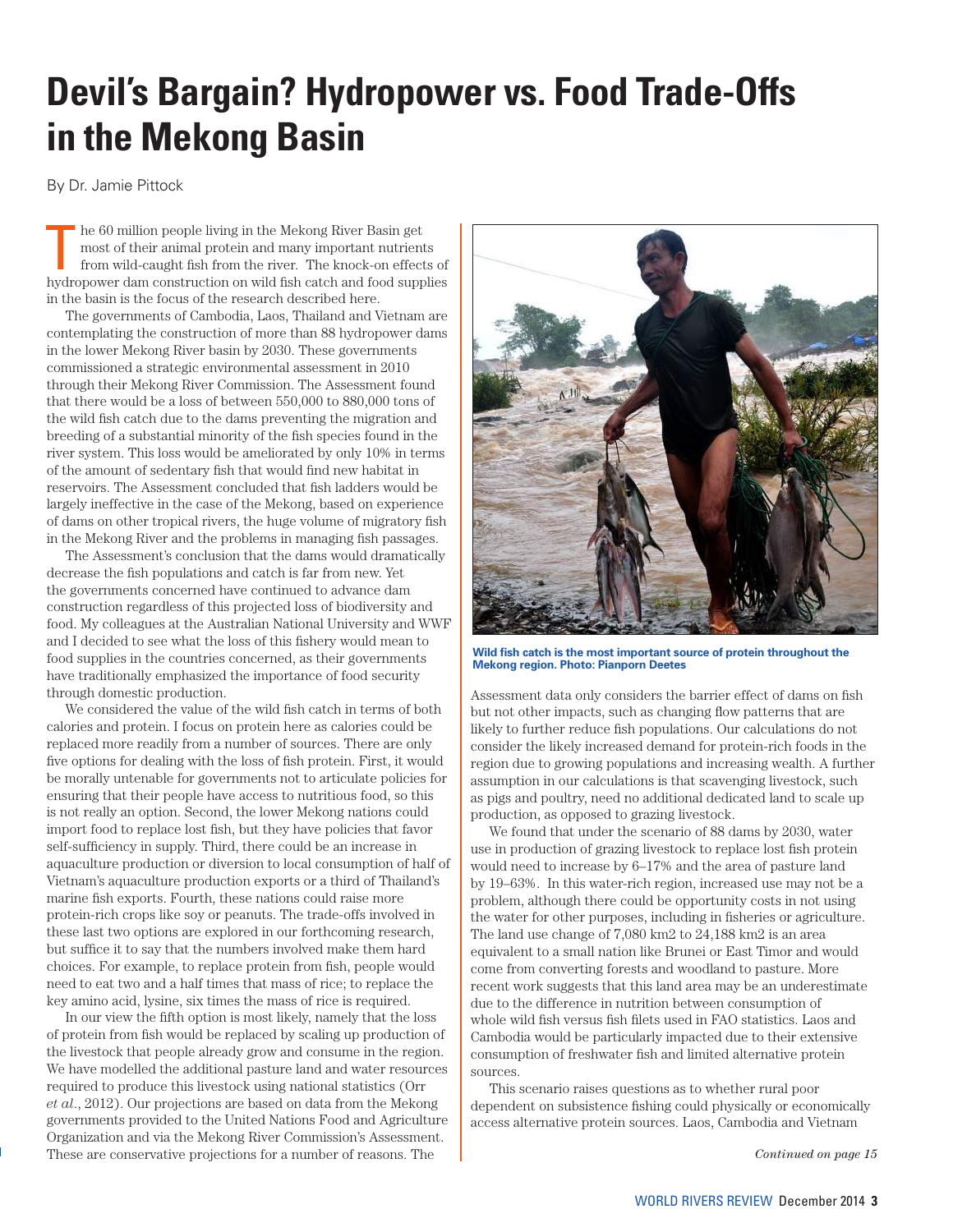# **Don Sahong Dam Threatens Mekong Fisheries**

By Kate Ross

It is early morning along the Mekong River in Siphandone, site<br>of the remarkable Khone Falls in Southern Laos. Boats are<br>beginning to pull up to the banks of the river, and fishers are<br>unloading their daily catch to be sol t is early morning along the Mekong River in Siphandone, site of the remarkable Khone Falls in Southern Laos. Boats are beginning to pull up to the banks of the river, and fishers are one season, particularly when there are heavy rains, a family in the area can earn up to 200,000 THB (roughly US\$6,000) from selling fish. This same catch will also be a staple in a family's diet. Studies have shown that wild fish make up roughly 80% of the animal protein that locals consume in this area.

Lives and livelihoods in Siphandone are intricately entwined with the Mekong River, which provides a means of transport, an economy, and most importantly, food security.

Siphandone, whose name means "4,000 islands," is a unique and picturesque section of the Mekong River. Made up of a series of complex channels winding around small islands and inlets, it is home to extensive wetlands, and is renowned for its abundant aquatic biodiversity and rich fisheries. According to Dr. Ian Baird, a geography professor who specializes in the Mekong, approximately 205 fish species are known below the Khone Falls and just under 200 species known above the Falls, many of which are migratory.



Scientists have recognized the area as a critical bottle-neck for fish migration throughout the lower Mekong basin.

The Don Sahong Dam – the second dam proposed for construction on the lower Mekong mainstream – would block one of the main channels in the area that allows for year-round fish migration. At least 100 species migrate through the Hou Sahong Channel, which is one of the largest channels in the area. Unlike other channels, it is free of waterfalls and large enough to support the year-round migration of big groups of large and small fish. If built, the Don Sahong Dam will entirely block the Hou Sahong Channel, endangering fish migration throughout the Mekong region, jeopardizing food and livelihood security in Laos, Cambodia, Thailand and Vietnam.

Despite being less than two kilometers upstream from the Cambodian border, no transboundary impact assessment has been carried out for the project. While the Environmental Impact Assessment (EIA) acknowledges the importance of the Hou Sahong Channel for fish migration, it does not look beyond the borders of Laos to address regional fishery implications.

The project is heavily reliant on the success of proposed mitigation measures which include re-engineering the channels on either side of Hou Sahong, and diverting more water to replicate the characteristics of the main channel, in order to attract fish to migrate up the engineered channels. However, the proposed mitigation measures have never been tested in the Mekong region. No information on which fish species the project would target for migration has been publicly shared, and the details behind the engineering design has not been explained. Experts fear these channels could fail to mitigate the loss of the Hou Sahong Channel for fish migration, not only because the design is untried but because the developer's assessments fail to take into account the diversity of fish species in the area, each with their unique characteristics and migration patterns. With insufficient baseline data about which species migrate up which channels and when, it is impossible to predict what the true impact of the Don Sahong Dam will be.

It is not clear who will be responsible if the project's proposed mitigation measures fail. What is clear is that millions of people whose lives depend on Mekong fisheries will bear the brunt of this ill-conceived project, not the Lao Government or project developers, Mega First.

An evaluation of the potential impacts of mainstream hydropower dams on Mekong fisheries published by the Mekong River Commission Secretariat in 1994 describes Siphandone as "an ecologically unique area that is essentially a microcosm of the entire lower Mekong River," and stated that "such a site is so rare in nature that every effort should be made to preserve all of Khone Falls [Siphandone] from any development."

The Governments of Cambodia and Vietnam have expressed strong concern over the potential impacts of the Don Sahong Dam, and have called for a moratorium on all dam building on the lower Mekong mainstream for a period of 10 years. The Don Sahong Dam is currently undergoing a regional consultation process, despite the fact that construction has already begun. Still, it is not too late to stop this disaster in the making.  $\bullet$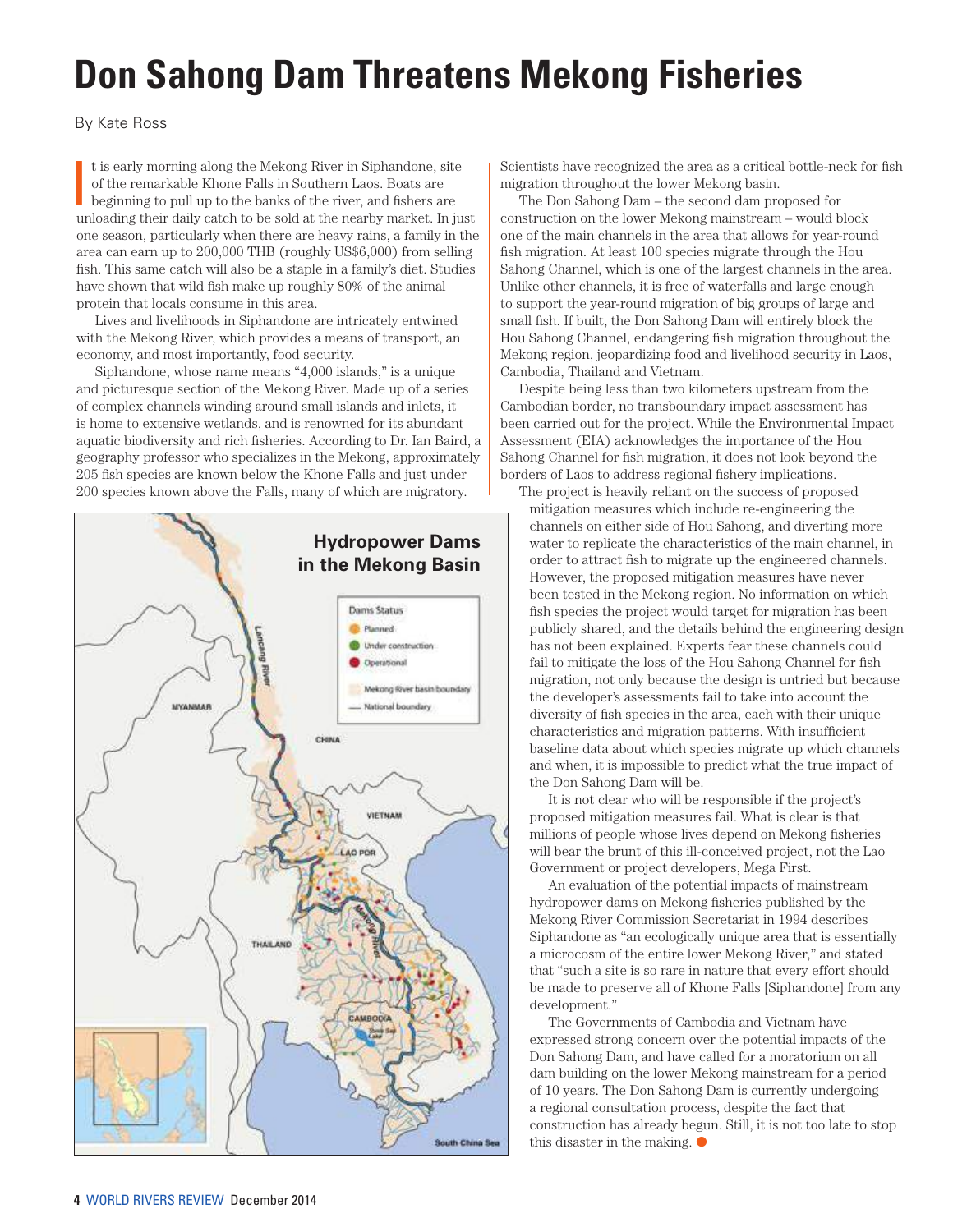# **Downstream Communities File Groundbreaking Complaint Over Don Sahong Dam**

By Ham Oudom and Maureen Harris, EarthRights International

**Mr.** Thuong\*, a 55-year-old fisherman from Kratie Province<br>
he became concerned and angry. Before attending our<br>
meeting on the impects of the Den Sabang Dam, he had beard in Cambodia, seemed overwhelmed at first, and then meeting on the impacts of the Don Sahong Dam, he had heard nothing about the huge hydropower project now being built on the Mekong River in Laos, upstream from his village. As the meeting progressed, he began to speak out:

"I really worry about the dam's impacts on our livelihoods, as we depend on catching fish and using water from the Mekong River for our farms. We have come to know that if it is built, the dam will harm the water and the fish and then it will impact our life."

Our organization, EarthRights International (ERI), works to raise awareness about the impacts of large-scale dams and other developments in the Mekong region, and to support local people to voice concerns and protect their rights. We work with people who will be harmed by such projects, because the dam-building government agencies and private companies often do not inform people or enable their participation in decision-making.

One such project is the Don Sahong Dam, now being built in Laos. This project will completely block the main channel of the Mekong River for year-round fish migration, threatening the river's diverse fish populations. Fish are an essential source of food for local people and fundamental to their lives, traditions and identities. The threat to fisheries is likely to have disastrous consequences. Affected villages in Cambodia – many already impoverished – rely on fish for up to 70% of their daily protein needs. Moreover, the project is poised to destroy the iconic Irrawaddy dolphins living in the area and disrupt water and sediment flows, which are critical for supporting downstream farming communities and the river's delta.

When ERI began meeting with Cambodian villagers to conduct community consultations around the Don Sahong project, most knew very little about the project. None of the participants in ERI's consultations had received any information from the project developers.

The dam is being built by Mega First Corporation Berhad, a Malaysian company, and the Lao Government. Flouting requirements under national and international laws, the developers failed to conduct an adequate assessment of project impacts up and downstream, including transboundary impacts that will affect Cambodia, Thailand and Vietnam. They ignored obligations to provide information to affected communities and respect their rights to consultation and participation in decision-making. No adequate proposals for mitigation or compensation for the dire impacts are included in the project plans.

Affected communities in Cambodia and their counterparts in Thailand had nowhere to turn for redress. The Mekong River Commission (MRC), the regional body for resolving disputes over transboundary uses of the Mekong River, does not have any mechanism to consider and address community concerns.

Pheau Moeung Khun, Commune Chief of Preah Romkel in Stung Treng Province, just 1.5km from the dam site in downstream Cambodia, described his community's frustration with the lack of a complaint mechanism for communities affected by the dam: "I used to think that MRC should be the one who can help resolve

*\* His name has been changed to protect him.* 



**Community Consultation on Don Sahong. Photo: ERI**

transboundary problems happening on the Mekong River, but they communicate only through the country level, so is there any way that the community can raise our concerns? Who will listen to us?"

In collaboration with local NGO partners affiliated with the Rivers Coalition in Cambodia, ERI conducted consultations with over 200 community leaders and representatives from 33 villages, including indigenous and ethnic minority communities in Stung Treng and Kratie provinces. The consultations provided a forum for local people to express concerns and support the development of a complaint against Mega First to SUHAKAM, the Malaysian National Human Rights Commission. Following the consultations, participants returned to their villages to circulate petitions in support of the complaint, garnering more than 2,000 signatures. Villagers gave personal testimonies and video statements. Additional consultations were conducted by ERI and local partners in Thailand. Thai communities living along the Mekong River joined the complaint.

The groundbreaking complaint was filed on 20 October 2014 and is now pending: the first ever received by SUHAKAM concerning human rights violations committed by a Malaysian company abroad. At the consultations, villagers had asked, "Who will speak for the communities? And who will listen to us?" In a powerful reply to their own questions, community representatives who had never left Cambodia, together with Thai community representatives, travelled to Kuala Lumpur to file the complaint and deliver their testimonies in person, appealing to SUHAKAM to investigate and to intervene with Mega First and the Malaysian government to halt the project and resolve concerns.

SUHAKAM will now consider whether they have jurisdiction to investigate the complaint, including the transboundary issues it raises. We hope that they will decide to follow the example of the Thai Human Rights Commission, which has already accepted jurisdiction in numerous transboundary cases, including that of the Xayaburi Dam, currently being built further upstream. Doing so would represent a critical step forward in helping address the lack of remedial mechanisms and access to justice for communities affected by such projects in the Mekong.  $\bullet$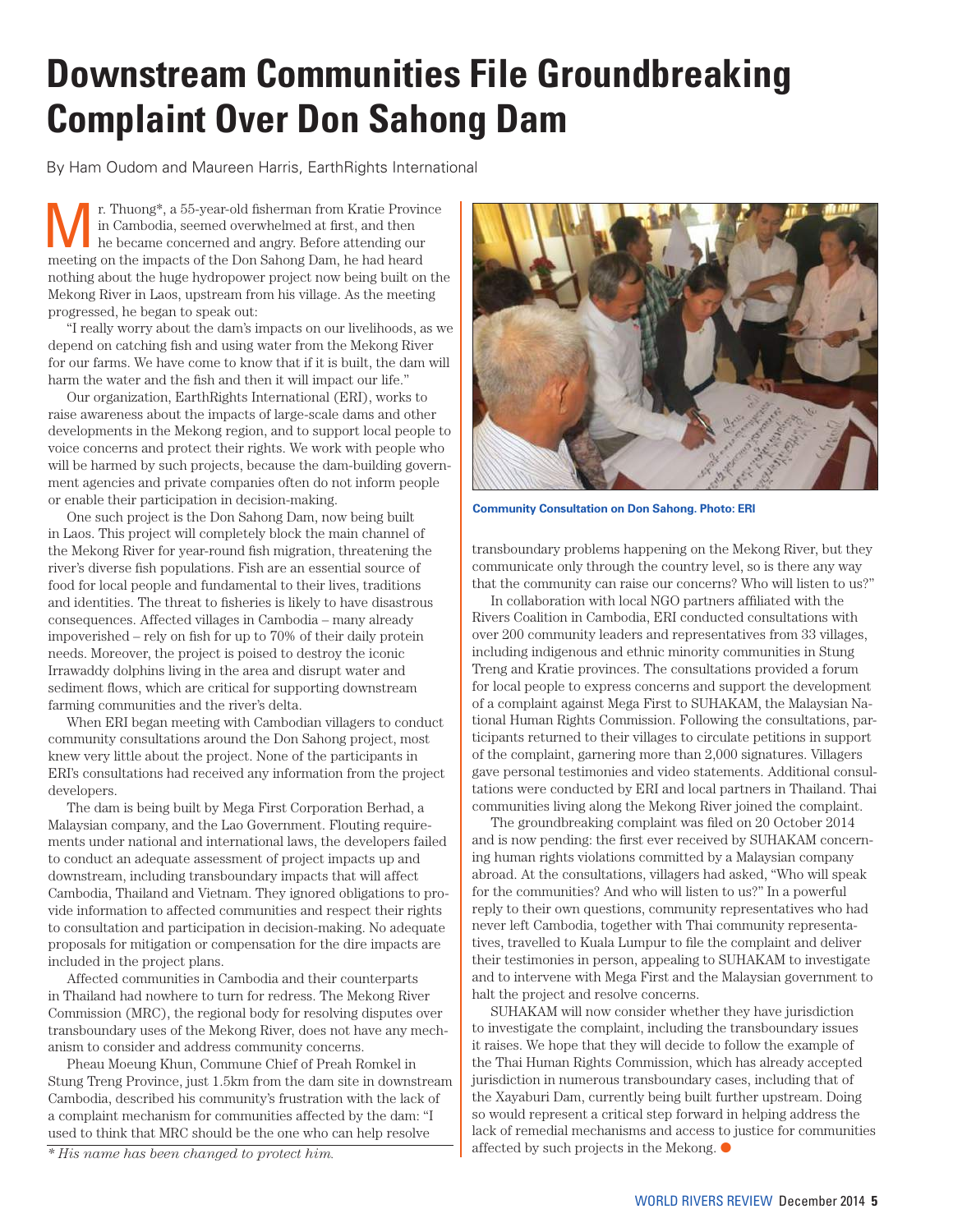# **Dams and the Politicization of Science**

## A PRECAUTIONARY TALE OF XAYABURI DAM'S FISH PASSAGE

By Kirk Herbertson

For almost two years, the sensational water conflict brewing is Southeast Asia was a hot topic, drawing the attention of globaleaders and major newspapers. Laos was planning to build the enormous Xayaburi Dam across the Me or almost two years, the sensational water conflict brewing in Southeast Asia was a hot topic, drawing the attention of global leaders and major newspapers. Laos was planning to build downstream countries that depend on the river for food security. Prominent global politicians, including Hillary Clinton, urged Laos to act in an environmentally responsible manner. Regional leaders, especially from Vietnam and Cambodia, called for a delay in the project. I was working for International Rivers at the time, and we were constantly responding to requests from journalists who wanted to gauge how far the conflict would go.

In December 2012, Laos suddenly announced that it had re-designed Xayaburi Dam to be environmentally safe and that it would proceed with construction. The government spokesman downplayed the project's potential impacts on Mekong fisheries, claiming that a new "state-of-the-art" fish passage would allow migrating fish to travel safely past the dam. Laos promised to share its new fish passage design with governments and the Mekong River Commission. Many felt that the concerns with the dam had been resolved. Media attention began to fade away. The international community stopped monitoring the project, and Laos was able to proceed without scrutiny.

Now, Xayaburi Dam construction is 40% completed, and the potential for conflict remains unabated. Laos' central promise to neighboring countries – to design a safe fish passage – remains unfulfilled. To date, neither the regional governments nor the Mekong River Commission have been given the opportunity to review the design of the new fish passage. The continued secrecy suggests that Xayaburi's developers might not be able to deliver on their promise after all.

It is essential that the fish passage works. With 781 known fish species, the Mekong is the world's second most biodiverse river. With 2.1 million tonnes of fish yielded each year, the Lower Mekong is also home to the world's largest inland fishery, and migratory fish comprise at least 39% of that yield. The four countries of the Lower Mekong Basin have the four highest rates of fish consumption in the world. In Cambodia, for example, people consume 40.3 kg of river fish per person per year, making fish the second most consumed food item after rice. At least 229 fish species have been recorded near the Xayaburi Dam site, including 70 long-distance migratory species.

**The Xayaburi developers are attempting to build this fish passage facility at a scale and complexity that are unprecedented. There is a lot that could go wrong.**

The Lao government is working with Thai company Ch. Karnchang to develop the Xayaburi Dam. They are relying on European and US engineering companies to design the fish passage facility. The Pöyry Group (Finnish, Swiss) is leading the effort, along with Terraplant and AF Consult (Swiss), KGAL (British), Xylem Inc. (US), and Andritz (Austria). Together, these companies have taken an unconventional approach that contradicts the basic principles of fish passage science. There is a lot that could go wrong.

For years, the Xayaburi developers have claimed that their new fish passage facility will allow fish to swim safely past the dam. This is a challenge, because there are so many different types of fish – each with different sizes and behaviors – that would need to pass the dam. According to early reports, the Xayaburi developers will provide several options for fish to pass the dam: an 800- 2,000 meter long ladder, a fish lift and a navigation lock operated to facilitate fish passage upstream; a bypass fish collector; and

*Continued opposite*



**Fishing near the Mekong. Photo: ERI**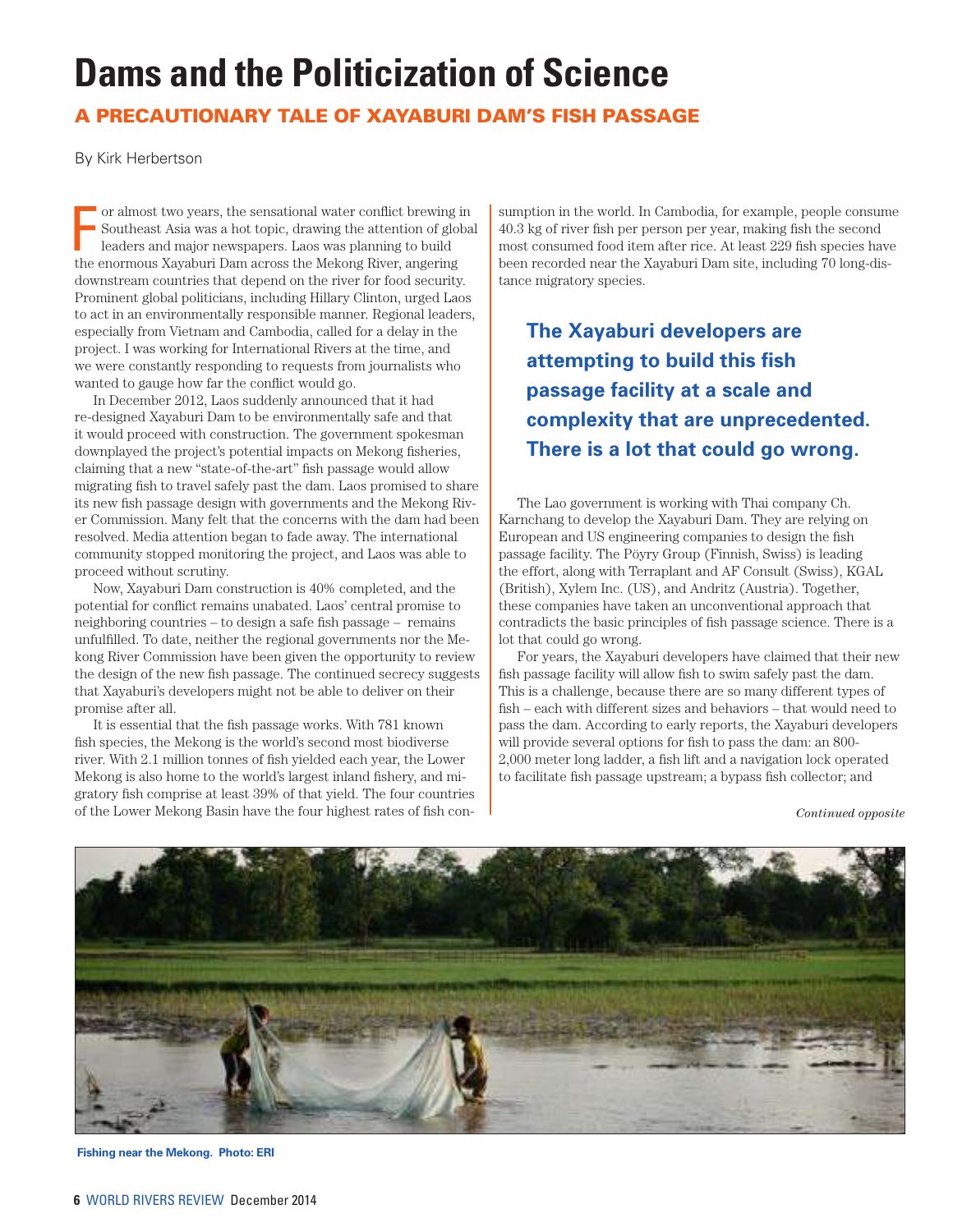"fish friendly" turbines for downstream migrations. All of these components have been used in some shape or form in other fish passages around the world. However, the Xayaburi developers are attempting to build this fish passage facility at a scale and complexity that are unprecedented. Here are the main challenges.

#### **Step 1: Selecting target species to be conserved**

In fish passage design, the first step consists of selecting target species so that the facility can be designed to accommodate the specific behavior or constraints inherent to these species. Thus, the size, location, and design of the facility depend on whether the target species are large or small, are strong swimmers or not, swim in the middle of the river or along banks, etc. The Xayaburi Dam developers have indicated that they will attempt a one-sizefits-all approach to fish passages, rather than tailor the design to specific species. However, no fish passage in the world has ever used a generic design to accommodate such a wide variety of fish species at once – in this case, ranging from the 3-meter-long critically endangered giant catfish to the 12-centimeter-long very abundant Siamese mud carp, also essential to food security.

Selecting target species for the passage's design implies ignoring other migratory species. The choice is not difficult in temperate rivers where the number of migratory species is very limited (mainly salmons, eels, and shads), but is a heavy responsibility in tropical countries characterized by a very high biodiversity. In the case of Xayaburi, the choice must be among 70 migratory species. So on what basis is the selection made (biodiversity conservation, food security), and by whom (who selects, how consultative is the process)? What will become of the other migratory species for which the fish passage is not specifically designed? There is no indication that the developer has tackled these questions. External stakeholders have not been consulted.

#### **Step 2: Attracting target species to the fish passage**

Once target species are identified, it is essential that the water currents through the fish passage mimic the water currents that would attract these species in natural conditions. At Xayaburi, migratory fish are scattered across an 800m-wide river, while the fish pass entrance will be 10m wide at best. Fish have no reason to find and enter the ladder or lift, unless they are attracted by a specific discharge or water current that mimicks the streams and habitats they ultimately seek. Without proper attraction flows, migratory fish simply will not find the fish passage entrance. At Xayaburi, there is no indication that the developer has identified research on attraction flows as a priority.

#### **Step 3: Ensuring that target species have the ability to swim the passage**

Once the target species and the attraction flows are identified, fish passage science requires an understanding of the swimming capabilities of each species. In particular, what maximum flow velocity can target species swim against, and how long can they keep swimming against such current? If the water flow in a fish ladder is too strong, fish will not be strong enough to swim up the pass. Swimming ability depends on the species and its size, hence the importance of clearly identifying the target species.

Designing an effective fish pass also requires knowledge of the maximum height a fish can jump. In the Xayaburi developers' initial fish passage design, the height of each of the 106 steps of the fish ladder was almost three times the size of the dominant fish species. The developers later recognized that the length of the fish pass would have to be significantly extended to reduce the slope and height of the steps, but this acknowledgement itself reflects

how uninformed and inadequate the dam's fish passage design has been.

Fish cannot swim several hours without interruption, which implies that they must rest in some places during their daily journey (if not, they would drift back). In temperate countries, long fish passage facilities include cross-walls behind which fish can rest, or resting pools. At Xayaburi, the developer has not indicated how resting areas will fit into the design.

#### **Build now, adapt later?**

The Xayaburi developers began construction before finishing the fish passage design. It is likely that this decision was motivated at least in part by the dam's investors. A review of the Xayaburi Dam's power purchase agreement by International Rivers, for example, revealed that the developers were required to pay up to \$210,000 for each day that construction was delayed. This created a strong incentive to proceed without a proven fish passage facility in place.

Yet it was a risky decision to proceed without confirmation that the fish passage facility will work. In a November 2011 review of the project, the Mekong River Commission Secretariat concluded that "*conducting specific investigations before (rather than in parallel with) dam construction will reduce risks, including those of transboundary and cumulative impacts, and avoid 'regret measures', actions that may ultimately be inappropriate and lead to expensive and/or irreversible unintended negative impacts.*" The Secretariat recommended taking two years to collect more information for the fish passage before beginning construction, but this recommendation was not taken. Even basic data collection did not begin until construction was already underway. Two years later, it appears that key data is still missing. In the absence of this crucial data, the fish passage design is based largely on guesswork.

#### **Missed opportunities for collaboration**

Despite the risks, the Xayaburi fish passage design is proceeding behind closed doors, and current dam designs have not been shared with other regional governments, as promised two years ago. No independent monitoring is allowed at the dam site, and there has been no collaboration or information sharing with regional scientists. As a result, the dam developers have not benefited from the expertise, data, and constructive criticism of regional and international experts.

A failed Xayaburi Dam fish passage design will bring high costs. These costs will be borne by citizens living along the Mekong River, not by the Lao Government officials and Thai businessmen who have already profited from the construction of the dam. A lack of monitoring by the international community compounds a dangerous situation in which the Xayaburi developers have no incentives to act responsibly.

Laos is now using similar strategies to push forward a second dam, Don Sahong, on the Mekong near the Cambodian border. At least nine others are planned. If these projects move forward, it will be crucial that the region's governments create space for real dialogue based on scientific evidence. This means transparency in the details of dam designs, adequate time set aside for debate before construction begins, and outreach to independent experts who are not on the payroll of the developer. Without these processes in place, decisions on whether to dam the Mekong will continue to be based on power and corruption, which is a recipe for conflict.  $\bullet$ 

The author is an environmental and human rights lawyer who previously worked for International Rivers' Southeast Asia Program.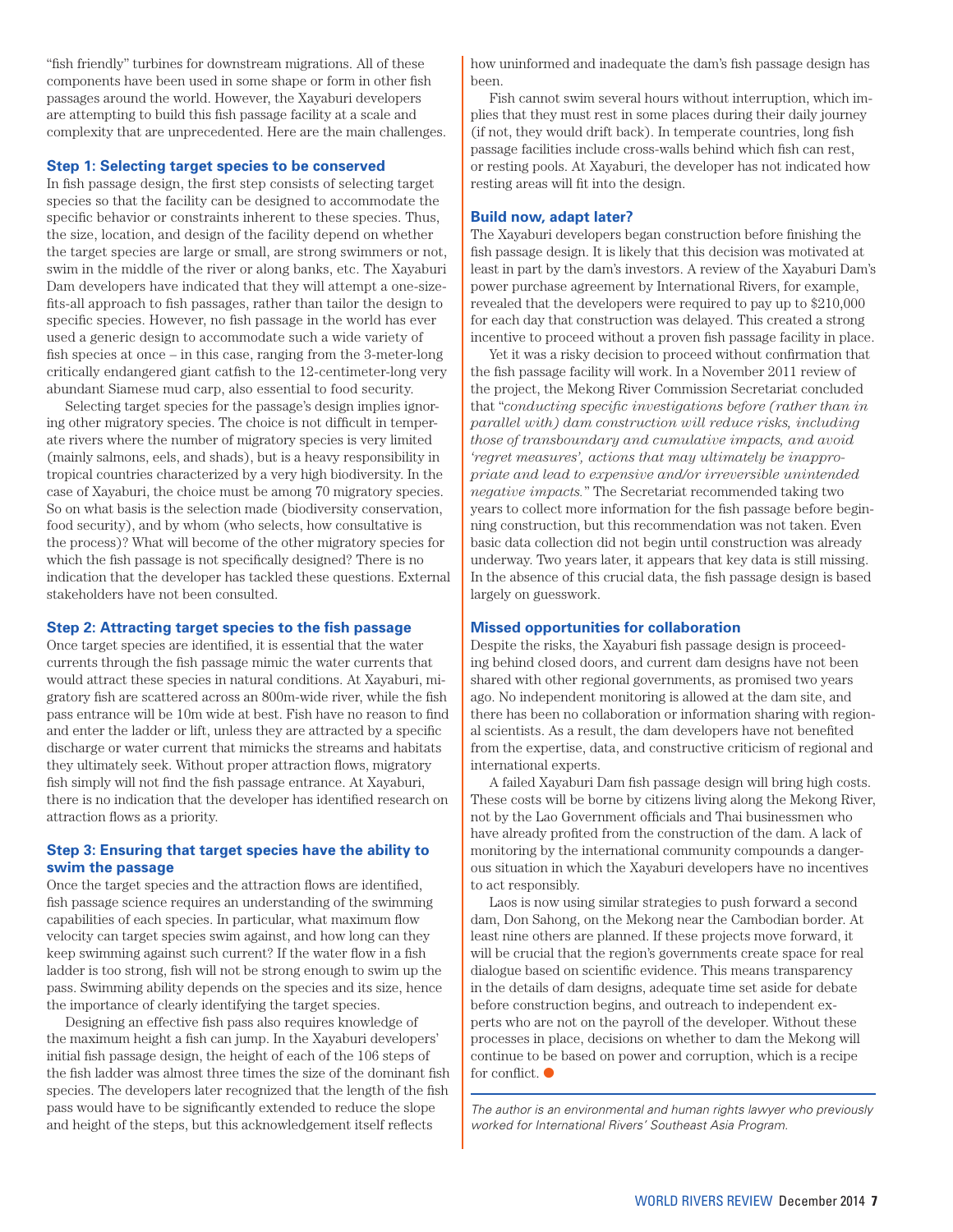# **The Mekong Feeds Millions**

**Dams Threaten Southeast Asia's Vital Lifeline**

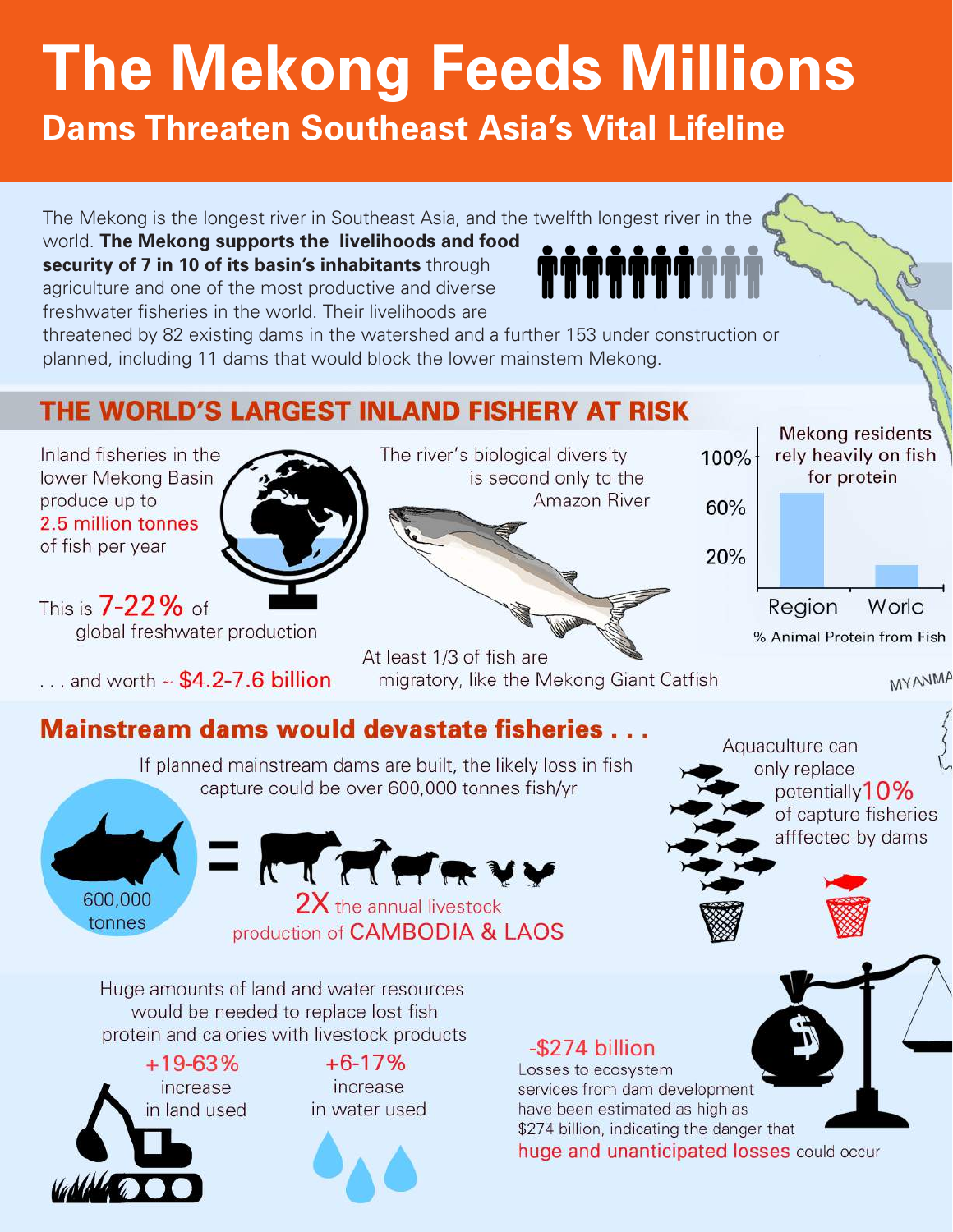More than 60 million people live in the Lower Mekong Basin, and half of them live within 15km of the river. The Mekong is a lifeline for over 70 ethnic groups. It is known by many names: near its headwaters it is called the Turbulent River. Downstream it is the Mother of Waters. And near its delta, it is called the Nine-tailed Dragon.



## **DAMMING THE FLOW THREATENS FOOD SECURITY**

Seasonal flooding is key to productive farms and fisheries health

Floodwaters inundate land and carry valuable nutrients and sediment



Nutrients stimulate device boot with and enrich soil

Crops are grown to be eaten or sold and fish stocks. are renewed.

## The sediment load of the Mekong could be drastically reduced

However, hydropower projects in China and the 3S rivers will cut the sediment load (-160-165 million tonnes/yr) by 50%

> With the addition of planned mainstem dams the load would be halved again.

## The dams will cause a net loss in agricultural production

Losses due to inundation by dams, lost nutrients from sediment trapping. and lost riverbank gardens totals \$50 million/yr



## **SOURCES**

- 1) "Dams on the Mekong River: Lost fish profess and the implications for land and water resources," On at all (2012) 2) "Fisheries of the Makong River Sesin," Horde (2009) 3) "Mekong Fisheries and the current situation on
	- Mekong mainstream dams," Chhong Phen (2014)<br>4: "State of the World's Rivers," International Rivers (2014)
	- 55 <sup>h</sup>Strategic Environmental Assessment of Hydropower
	- on the Mekong Mainstream," ICEM (2010).
	- 6) "The State of World Fisheries and Aquaculture." FAO of the UN (2016)
	- Ti World Wedlife Federation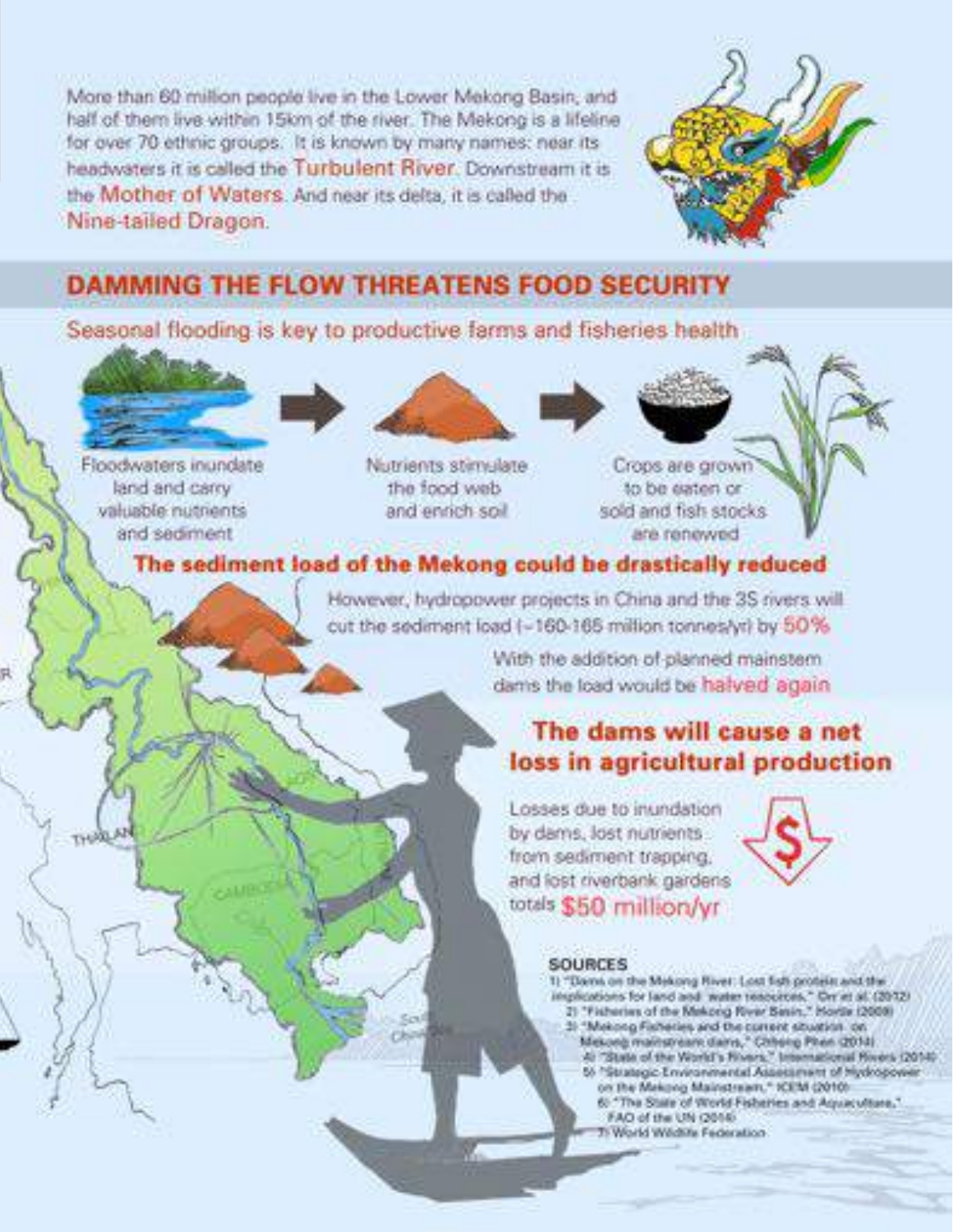# **Nam Theun 2: The World Bank's Narrative of Success Falls Apart**

By Bruce Shoemaker, Ian G. Baird and Kanokwan Manorom

"*Nam Theun 2 confirmed my longstanding suspicion that the task of building a large dam is just too complex and too damaging.*"

— Dr. Thayer Scudder, *New York Times*, 24 August 2014

his past August, Dr. Thayer Scudder, a renowned expert on the social and environmental impacts of dams and a prominent member of the Panel of Experts that monitored the Nam Theun 2 hydropower project, openly critiqued this World Bank showcase project. He described Nam Theun 2 as having failed to meet its social and environmental goals, and called it his "final disappointment" in a long career of trying to make large dam projects work better. His words resonated with environmental, social rights and indigenous peoples' rights groups that have been monitoring the dam's development in Laos for nearly two decades.

The World Bank approved support for the dam in 2005, which made it possible for other agencies, including the Asian Development Bank, to come forward with financial backing for the dam. Completed in 2010, the US\$1.45 billion project is owned by the Nam Theun Power Company (NTPC), which is a consortium jointly owned by French and Thai companies and the Lao government. Almost all of the electricity generated is exported to Thailand.

#### **World Bank's model project**

The World Bank has tirelessly promoted Nam Theun 2 as its flagship large-scale hydropower project. The Bank's strategy features an attempt to re-package lending for controversial hydropower dams by labeling them "poverty alleviation" and "green energy" projects. The Lao government's portion of revenues from the sale of hydropower is supposed to be used for nationwide poverty alleviation programs. In addition, one million dollars annually is specifically allocated for conservation programs. However, the concerns raised by social justice and environmental advocates – including the involuntary resettlement of more than 6,300 mainly indigenous peoples to make way for the dam reservoir, biodiversity conservation in the an adjacent National Protected Area, and downstream



**Families living downstream of NT2 have experienced a severe decline in food security. Photo: Tanya Lee**

impacts in the Xe Bang Fai River basin, where more than 150,000 people have livelihood links to the river – are compounded by the fact that Laos is one of the most politically intolerant and corrupt countries in the world.

In early 2011 the World Bank published a book titled *Doing a Dam Better*, about its involvement in the development of Nam Theun 2. Written shortly after commercial operations had commenced, the book's publication was connected to an extensive public relations campaign. This included blogs and websites, promotional films, press releases, and the employment of full-time public information officers. Critical inquiries were dismissed as misinformed. Meanwhile, the lack of independent media and strict limits on civil society in Laos have made it challenging to refute these arguments, conduct detailed independent research, or begin community organizing efforts. Thus, Nam Theun 2 proceeded without the type of close in-country public scrutiny – or open opposition – that may have accompanied the development of such a large-scale project in neighboring Thailand. This has worked in the World Bank's favor, allowing the storyline that the dam represents a new model capable of overcoming the social and environmental challenges, while helping to bring in essential revenues to alleviate poverty.

Nearly ten years later, the World Bank has continued to showcase the project. In 2013, the dam's purported success was referenced as justifying the Bank's further re-engagement in large-scale hydropower projects in Africa and Asia.

In justifying its support for NT2, the World Bank claimed its involvement would lead to improvements in local livelihoods and biodiversity conservation in the area. It lauded what it claimed was an unprecedented participatory and transparent consultation and monitoring process. Key to project monitoring was the International Social and Environmental Panel of Experts (POE). The POE's monitoring role, and issuing of annual public reports, was considered by many to be an important and innovative aspect of the project and particularly important in Laos, which lacks independent local civil society, media or other monitoring mechanisms.

#### **Narrative of success collapses**

Four years after NT2 commenced operation, an increasing body of evidence has developed that directly challenges the purported successes of this project. The POE's most recent report, published in May 2014, reveals that it is not just Dr. Scudder but the entire POE (other members include Dr. David McDowell and Dr. Lee Talbot) have developed substantial criticisms of multiple aspects of the project.

In regards to indigenous communities resettled from the reservoir area, their status falls far short of minimum expectations outlined by the World Bank. According to the most recent POE report, while much infrastructure (roads, schools, clinics, etc.) has been built in association with NT2, "*important problems remain*" with each of the five "livelihood pillars" that were to be the basis of improved sustainable livelihoods for resettlers. The village forestry component, originally expected to generate a third of villager income, is particularly problematic and "*the sustainability sought in the Concession Agreement is a remote prospect*." While the POE makes a number of recommendations in regards to improving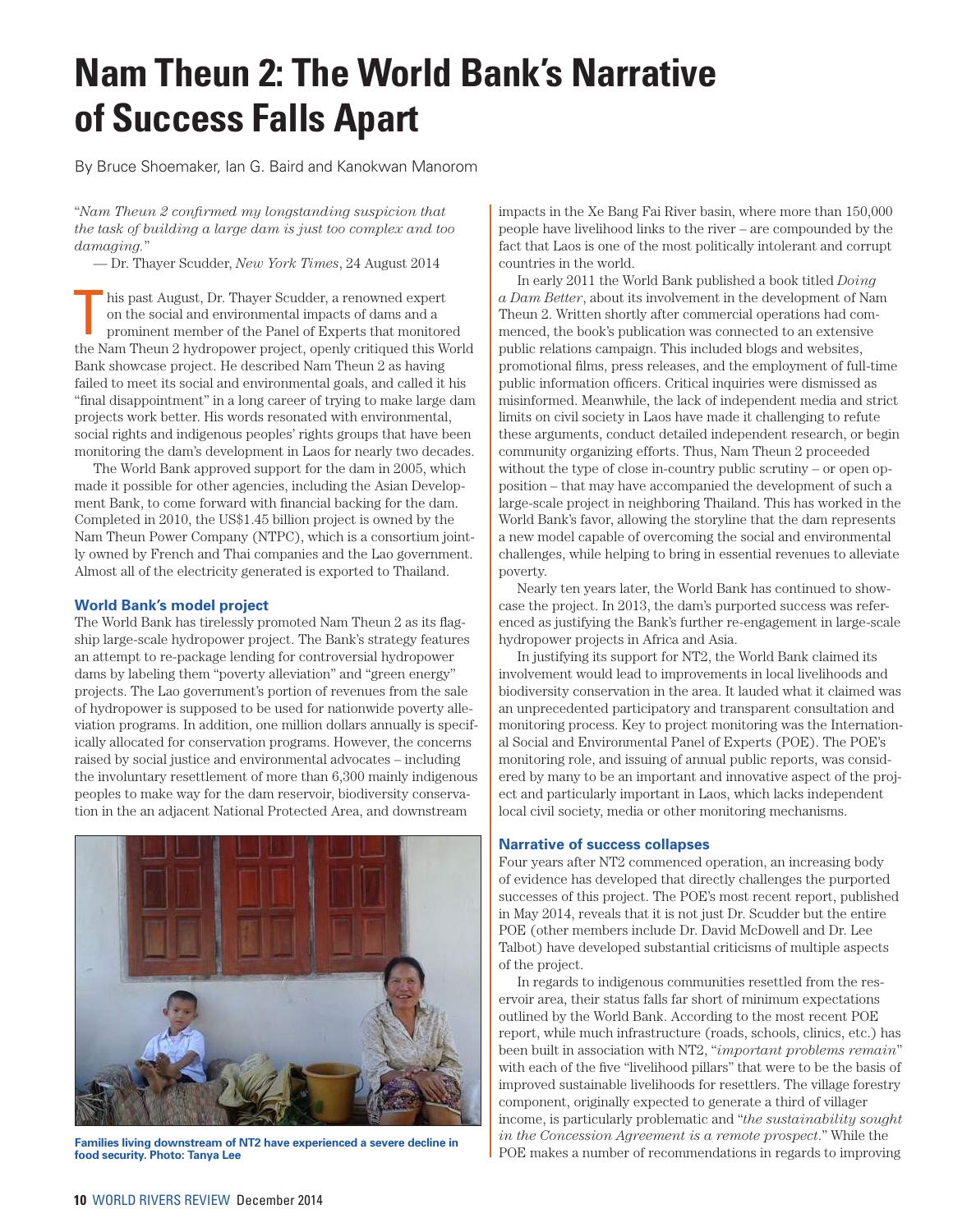these livelihoods programs, it also notes that these programs are to be handed over to the Lao government in early 2015. Without further support from NTPC, it is very likely many of these programs will not be continued, much less be improved upon.

The POE is scathing in its description of the failure of the agency meant to implement the conservation work in the national protected area adjacent to NT2, the Watershed Management and Protection Agency (WMPA), noting its "*manifest failure in its present form to carry out the fundamental task of protecting the watershed's biodiversity*." Planned foot or motorcycle paths in the protected area, meant to facilitate patrols, instead turned into wide roads that allow trucks to pass and facilitate illegal logging and wildlife poaching. Recent audits of the WMPA found extensive financial and operational irregularities. The POE notes that



**Tree roots and limbs left to rot in NT2's reservoir are a significant contributor of methane emissions**

## **High Greenhouse Gas Emissions Found at Nam Theun 2**

A new study reveals high greenhouse gas emissions at the huge Nam Theun 2 reservoir in Laos. The study, by a group of French scientists from Toulouse University, Electricité De France and Nam Theun 2 Power Company, was published in Biogeosciences in August 2014, and marks the first public release of information about the dam's environmental impacts.

The recent scientific findings focus on the measurements of "ebullition" (methane gases bubbling to the surface of the water and being released suddenly into the air) over a four-year period. Despite seasonal and daily variations in the releases of gases detected, the study found that overall, ebullition contributed between 60-80% of total emissions at the surface of the reservoir. The authors concluded that "ebullition is a major and overlooked pathway in young tropical or subtropical hydroelectric reservoirs" for greenhouse gas emissions. This study confirms the need for there to be greater understanding and acknowledgement of the significant volumes of methane released from hydroelectric dam reservoirs over the course of a project cycle.

a main exchange point for illegally cut lumber is located only 200 meters from an NTPC guard post at the main gate to the dam. The level of corruption and poor governance is so high that the POE is calling for the WMPA's complete dismantling and restructuring.

Significant negative impacts to local livelihoods have also occurred in downstream areas. A downstream program for 150 impacted communities in the Xe Bang Fai basin was quickly terminated and handed over to the Lao government at the beginning of 2013 when the allocated funds ran out prematurely. While the World Bank was supportive of this early handover, the POE was not and subsequently criticized the move.

In January 2014, we conducted an independent study of communities in the Xe Bang Fai River Basin, mainly downstream of where water is diverted from the Nam Theun River via a 27 km long canal from NT2's reservoir into the Xe Bang Fai River. Our objective was to revisit the areas where, before NT2 was built, two of us had helped conduct an in-depth rivers-based livelihoods study that documented the essential livelihood links local people had to their river. We visited many of the same communities and met some of the same people we had first interviewed 13 years earlier, allowing us to assess how the project has changed the lives of the people and the environment in the area.

Our extensive interviews with villagers and observations of the river confirmed many of the POE's concerns, and also revealed some additional problems. Many of those impacted by the dam reported that they have been left worse off by the project. Villagers have suffered a dramatic drop in wild fish catches, excessive flooding of low lying rice fields during the rainy season, a loss of riverbank gardens, and other impacts associated with major hydrological and water quality changes. Compensation programs were rushed, and many initiatives were either inadequate or inappropriate. In the view of most villagers, the compensation provided by the dam developers has not come close to making up for the livelihood losses they have suffered. Women, indigenous and poor communities have been particularly impacted, as they often lack the resources to shift to other livelihoods. Key aspects of the now-terminated compensation program, such as dry-season irrigated rice cultivation, have fundamental environmental and economic problems, and have certainly not made up for the livelihood losses of impacted communities. Many villagers express a fear of openly criticizing the project or the compensation program. Almost nobody we spoke to was aware of a functioning grievance process, even though the World Bank and the project developers have boasted about such a system being in place.

The POE notes that the Lao government has been very reluctant to allocate revenues to assist those who have been negatively impacted by NT2. Evidently, the World Bank's idea that there would be genuine benefit-sharing has not become a reality.

#### **Conclusions**

As evidence mounts of the failure of Nam Theun 2 to achieve its social and environmental objectives, it is increasingly clear that the self-congratulatory tone of the World Bank's public relations campaign was overly optimistic. It is time for the World Bank to examine how to best address the serious problems caused by the project, including restoring the negatively impacted livelihoods of well over 100,000 people, rather than blindly persisting in promoting NT2 as a positive model of success.  $\bullet$ 

Bruce Shoemaker is an independent researcher focused on natural resource conflict issues in the Mekong region. Ian G. Baird is a professor of geography at the University of Wisconsin-Madison. Kanokwan Manorom is a professor of sociology at Ubon Ratchathani University, Thailand.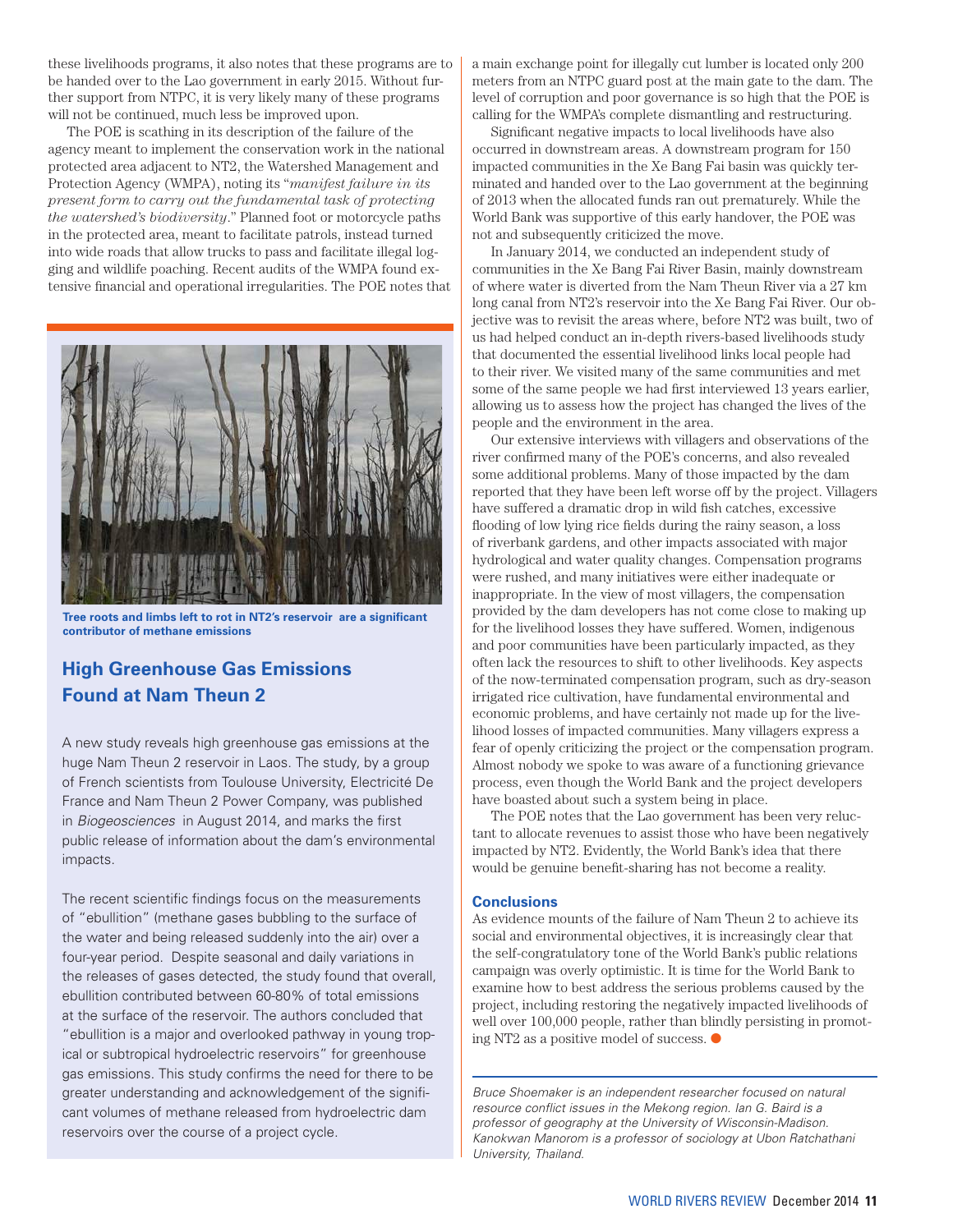# **Toward More Democratic Power Planning in the Mekong Region**

We talked to **Witoon Permpongsacharoen**, Director of the Mekong Energy and Ecology Network (MEE Net), about power planning in the Mekong region, and better alternatives to large hydropower dams. MEE Net works to address the social and environmental problems arising from the rapid growth of the electricity sector in the region.

#### What is the current context for energy planning in the Mekong region?

In the current system, they start by looking at energy demand forecasts and from this, create a Power Development Plan. Energy forecasting is based on GDP growth forecasting. However while energy projections are made for a period of 20 years, GDP projections can only be made for a maximum of three years. No one can predict GDP growth for 10 years, which makes the forecasting system problematic as you are betting on continued exponential growth. In reality we are facing more uncertainty in terms of economic growth, which will not rise exponentially, but rather fluctuate up and down over the next 20 years.

However, forecasting and power development planning are used to promote growth and investment, and a higher forecast means greater investment. This is the attitude that we are facing, and a common problem with a centralized planning system. What it means is that there is a growing gap between demand projections and reality.

Growth is based on peak demand, meaning the highest demand that occurs in a year. In the case of monsoon countries such as those in the Mekong region, the hot season creates peak demand when people are using air conditioning. Peak demand can last for just two weeks. In Thailand, within 60 hours the demand can increase by 2,000 MW. The rationale behind taking the peak as your demand figure is to ensure there is coverage during these times. But that high level of demand is needed for a very limited period.

Added to that is a "preserve margin," a percentage to create a cushion. In the past, Thailand had a 25% preserve margin, now it is 15%, however there are always those trying to push it back up to 20%. On the surface 15% may not look like a lot, and when your total capacity is still low, i.e. 10,000 MW, then 15% is only 1,500 MW extra. However when you are dealing with a total capacity of 30,000 MW, the preserve margin becomes 4,500 MW. The biggest power plant in Thailand is 2,000 MW, so even if the whole plant were cut from the system, you will not need a 15% preserve margin.

What these examples demonstrate are the problems with the statistics of energy planning, which leads to inflated demand and over-projections.

#### Is there an alternative approach to consider?

If you can make energy consumption more efficient, it is better for the economy. Using an energy efficiency approach, there are many ways to respond to peak demand periods – for example, by asking the end-use consumer to manage the demand. If there are 10 factories which together need 2,000 MW and if you know that during a certain week, this peak will occur, then you approach them to discuss ways to manage their consumption during this period: for example, limit operations or use standby power. You could offer financial incentives. So rather than building new capacity to manage two weeks of peak demand, you improve management of the current installed capacity.

This seems like the logical solution in Thailand where the majority of consumption comes from industry that is owned by less than 20 families. If you can take representatives for these companies, sit them in a room, it should be straightforward to communicate and deal with the peak demand in a different way. But that is only if you want to. This initiative would need to come from the energy industry.

However, the energy industry is a business. EGAT – the Electricity Generating Authority of Thailand, is a business and they are still looking at how they can best increase their investments and increase their income.

#### How do politics figure into energy planning?

While forecasting is one aspect of energy planning, there are many interests that become a driving factor in energy development and demand. In the Mekong, the energy industry is a centralized monopoly, in which a small number of experts are responsible for decision-making in a system which lacks transparency and accountability. In order for energy planning to improve, the process and energy sector need to become more democratic, and more transparent.

We cannot necessarily change from a centralized to a decentralized system, but we should be working toward an open system. For example, giving people the freedom to be producers as well as consumers, through initiatives such as rooftop solar. These decentralized systems can be backed up by the centralized grid. But what is happening at the moment is more "top-up" rather than full reform of the system. Small-scale initiatives are not reducing the capacity requirement. We need all of this to be under the same system and plan.

#### How can the system be made more democratic?

This question of the democratization of the energy sector is complex, and related to other political problems. When we talk about political democracy, it is often focused on elections and voting. But in Thailand the energy sector accounts for one-third of the economy, so if we can make the electricity sector democratic, then maybe we can make other sectors democratic and finally have a political democracy.

The challenge is how to get the public to participate in these issues. For example, when we campaign against destructive dam projects, if only dam-affected people are fighting the dams, we may stop the project, but this will not necessarily create societal change. So how can we get consumers to care? This is why MEE Net has been working to introduce the concept of "know your power," which aims to create a more participatory process within power policy planning. Ultimately the question is how can we make people see what they can do to be a part of the solution and how we can work together to create a democratic and transparent energy sector.  $\bullet$ 

Learn more about MEE Net's work: http://www.meenet.org/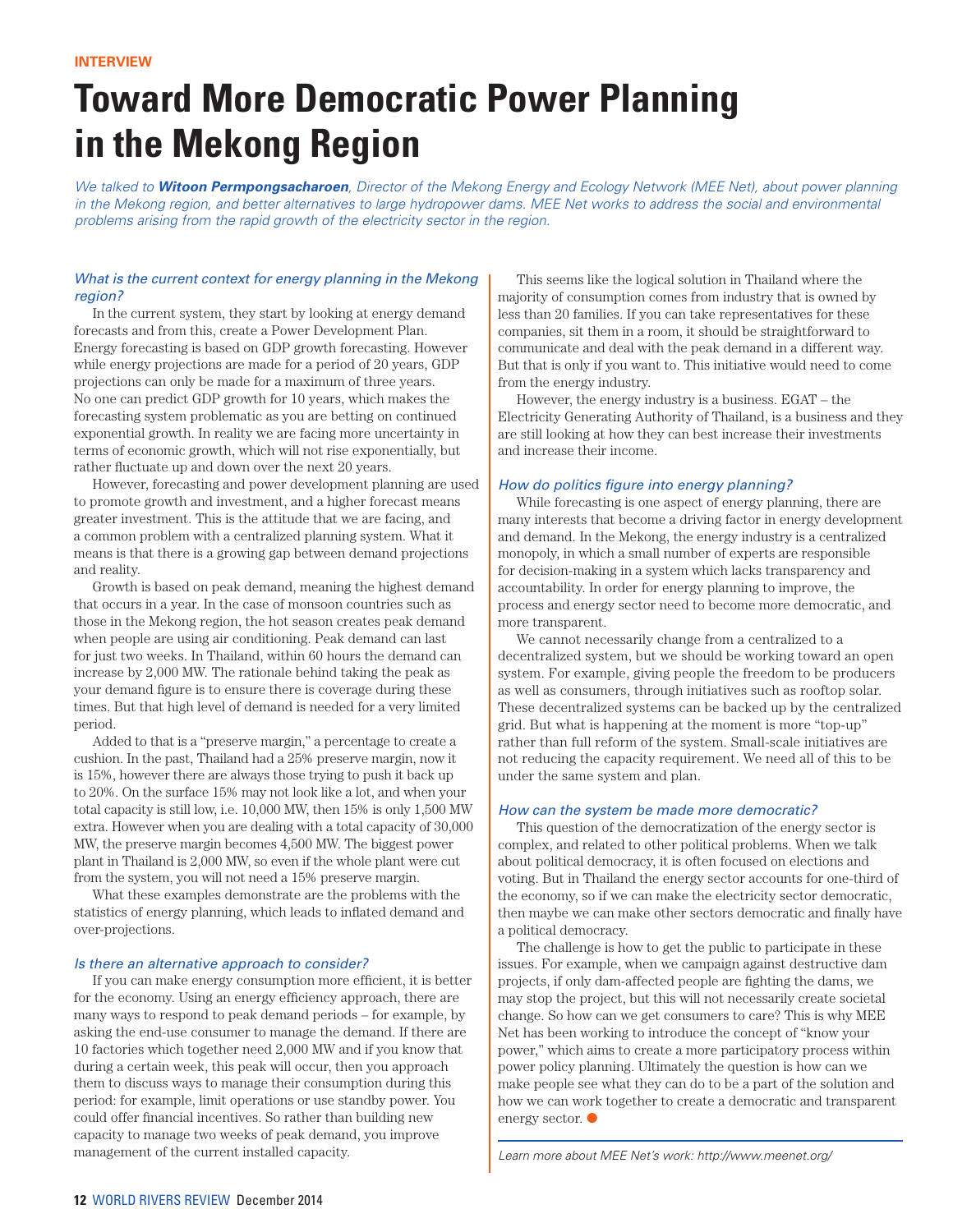# **Mekong School's Lessons for Change: One Activist's Story**

By Hoang Duong

ne day late in November, after a long period of preparation, public meetings on Don Sahong Dam finally started to move forward. I was travelling in the Mekong Delta. It is the time of year local people in the Delta start to collect and sell *Ca Linh* (a traditional fish), lotus trunk, and flowers only found in the rainy season. Livelihoods in the Mekong Delta are becoming harder since there's more consumption and fewer natural resources than before.

This year, construction on the second dam of 11 proposed hydropower projects on the lower Mekong mainstream starts in Laos. Despite all debates so far about the loss and gain of this development project, the river will be stopped in order to produce electricity, and its rhythm will definitely change.

Local people are the last ones to know about the dam, but they will be the first to suffer from decline of fish, the changing of river flows and also the impacts of climate change. Recently, people are experiencing abnormal tides and flooding. Some say the flooding comes earlier and stays longer than before. Some common dishes that are found in the rainy season now become rare and very expensive. This year, in An Giang province, the flooding didn't come; the water level is lower than usual. It means there are no traditional fish usually found in flooding season. There's no abundant sediment so that farmers have to use more chemical fertilizer for their crops.

I had never thought how human livelihoods and sustainable development can be connected until I attended the Mekong School in 2011. The Mekong School was founded in 2006 by EarthRights International to create change. It gathers students from six countries in the Mekong Region with different backgrounds and diverse cultures; they can be recently graduated students, researchers, freelance journalists, lawyers, or community leaders. The common point among us is our commitment toward local communities, the desire to build



**Pak Mun Dam. Photo: Assembly of the Poor**

community capacity, or plan advocacy strategies. During seven months of training, students learn about human rights, the environment, international standards, and the relationship between human beings and nature – particularly in relation to development projects. The students not only learn from teachers but also from one another.

During my time at the Mekong School, we met with affected communities in Thailand who for generations



**Hoang Duong**

have been committed to protecting their motherland from the impacts of development projects. During a visit to the site of the Pak Mun Dam, students witnessed a healthy river now changed into a big polluted reservoir full of water hyacinth. Local people desperately try to fish in it, with little luck. I saw people gathered around a van buying fish from another town. Such projects, when built without accountability and transparency of implementation, cause disaster for local communities. The campaign is never easy and it will take a very long time before people really can stand up and fight for their rights or the government to listen and respect their opinions.

I could say I'm a lucky person because I have seen first-hand what will happen when a dam stops a flowing river. Now, all of that will surely come true in my country – Vietnam. The Laos government has plans to build the Don Sahong Dam along with 10 other dams on the mainstem of the Mekong, a Mother river that is the main source of food and livelihood for millions of people in the Mekong Delta. For the Mekong people, the river is too precious to gamble with.

With the ability to share my experience and raise awareness among local people about these impacts and the threats posed by dams, I cannot keep silent. Now working as part of the Vietnam Rivers Network, I am engaged in building capacity and knowledge within communities in Vietnam about the impacts of the Don Sahong Dam. Vietnam Rivers Network is an open platform to dialogue among experts, environmental non-government organizations and other stakeholders who care about the river systems in Vietnam. One of our missions is monitoring, and doing campaign and advocacy on water resources management. In November, we're aiming to conduct six public meetings with local farmers, fisherman and with women in the Mekong Delta.

I know this kind of work is not easy, but it's not impossible. Talking about my commitment and where my motivation comes from, as my colleague said "If I don't try anything to make change, I will regret it later." Indeed, this is not only for my generation, but also for many future generations of the Mekong Delta. I cannot say if just six public hearings will make changes we need to protect the Mekong, but at least local people will be aware and informed about these dams that will affect their lives and their rights to be consulted.  $\bullet$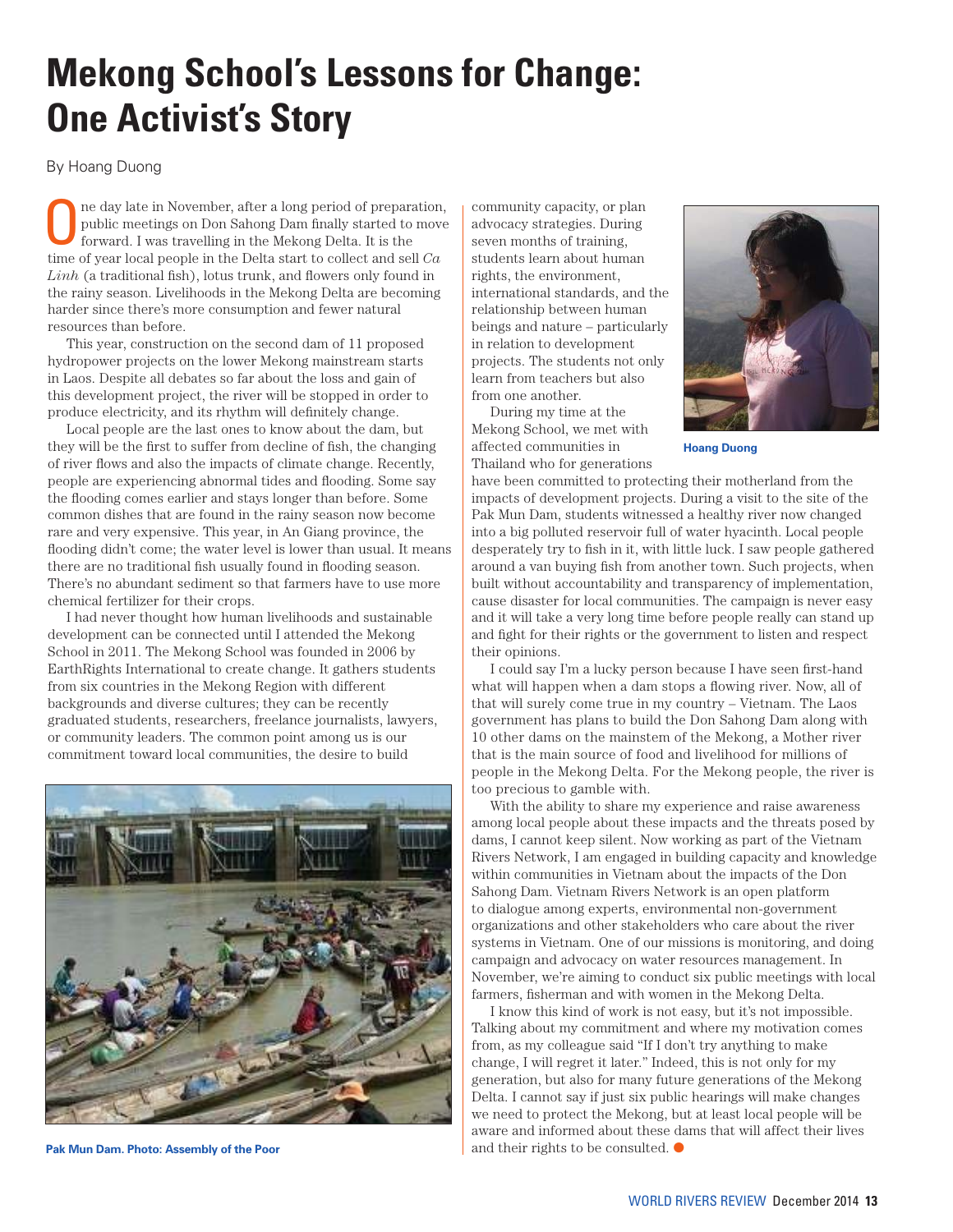Many of the risks associated with the dams cannot be mitigated and would result in massive losses of economic, social and environmental assets. Given the severity of these risks, the report's main recommendation was to defer all decisions over whether or not to build the mainstem dams for ten years, to allow for more informed decision-making based on a comprehensive understanding of the risks involved.

#### **Laos dives into dam-building**

Despite these significant warnings, the first dam in the cascade of mainstem projects, the Xayaburi Dam, is recklessly moving ahead in Northern Laos. With no transboundary environmental impact assessment, no cumulative impact assessment and no public disclosure of the dam's final design, the extent of the impacts on neighboring countries remains unclear, while the proposed mitigation measures, such as fish ladders, remain unproven and unlikely to work in the Mekong River.

The Cambodian and Vietnamese governments have repeatedly demanded further study and consultation on Xayaburi. Civil society groups and international governments have echoed their call for construction to stop and respect for international laws, such as the 1995 Mekong Agreement. These calls have led to numerous construction delays, achieved broad international awareness and opposition to the project, and forced the Lao government to commit more than \$100 million to improved mitigation measures. A lawsuit against five Thailand government agencies for agreeing to purchase the dam's electricity is also under review by the country's Administrative Court.

The Lao government is now pushing forward with its second mainstem dam, Don Sahong, less than 2km from the Lao/ Cambodian border. Although preparatory work is already underway and Laos has expressed its plans to build the dam no matter what, the project is still being discussed regionally within the Mekong River Commission. Public consultations are now underway in Cambodia, Thailand and Vietnam. The regional governments are expected to meet in January 2015 to put forward their positions on the project.

#### **Sad legacy of dams**

While scientific reports have already warned that the consequences of proceeding with these dams are likely to be catastrophic, the dark side of hydropower development in the Mekong River Basin is nothing new. The past two decades have demonstrated the social and environmental woes of dam building with more than 80 projects commissioned to date in the region. Since the 1980s, dams have been built on the Upper Mekong River mainstem in China without notification or consultation with downstream countries. The transboundary impacts of these dams are now being experienced throughout the region, and their regulated flows have helped make the lower Mekong mainstem dams more feasible. Dam



**Mekong fishing boat. Photo: Pianporn Deetes**

projects completed in the basin – such as the Pak Mun Dam in Thailand, the Nam Theun 2 Dam in Laos, and the Yali Falls Dam in Vietnam – exemplify some of the serious social and environmental costs of dam building in the region, and illustrate why the concept of sustainable hydropower remains a dangerous myth when transparent, participatory, and accountable energy planning processes are not first put in place.

Yet there are signs of hope for the mighty Mekong. In the past few years, the Government of Vietnam has cancelled more than 400 hydropower dams due to concerns over their environmental impacts and poor economic feasibility. Vietnam has also maintained a position of opposition to the Mekong mainstem dams. In April, the Prime Ministers of Vietnam and Cambodia called for a ten-year moratorium on all Mekong mainstem dam building.

There are better options that would keep the Mekong River healthy for future generations. Improved energy planning and the use of more sustainable energy options must be at the forefront of the debate. Convincing research already exists disputing future energy demands within the region, which have historically been over-forecasted in the main importing countries of Thailand and Vietnam, while also demonstrating that more sustainable energy options exist.

It remains to be seen if regional leaders will come together in defending this most productive of rivers, and cancel destructive dam projects that would tamper with the ecosystem services that a healthy Mekong River Basin provides. If they don't, they will be gambling with the futures of millions of people in the Mekong River Basin, a dangerous game that will bring serious consequences for present and future generations.  $\bullet$ 

#### **Food Security** *continued from page 3*

have 2.9 million people who are regarded as vulnerable to a 10% increase in food prices. Diet and health could undergo a forced change with the loss of fish as a fundamental source of nutrition.

This research suggests that basic food security could be disrupted by hydropower dam development. Basin stakeholders should be engaged in strategies to manage these impacts. While national governments may have rights to decide to build dams, that right comes with the moral obligation to consider all

reasonable alternatives and an obligation to consider all reasonable means to mitigate the impacts of such developments. Articulating credible policies for food security is a fundamental obligation of governments.  $\bullet$ 

The author is a senior lecturer at the Fenner School of Environment and Society, The Australian National University.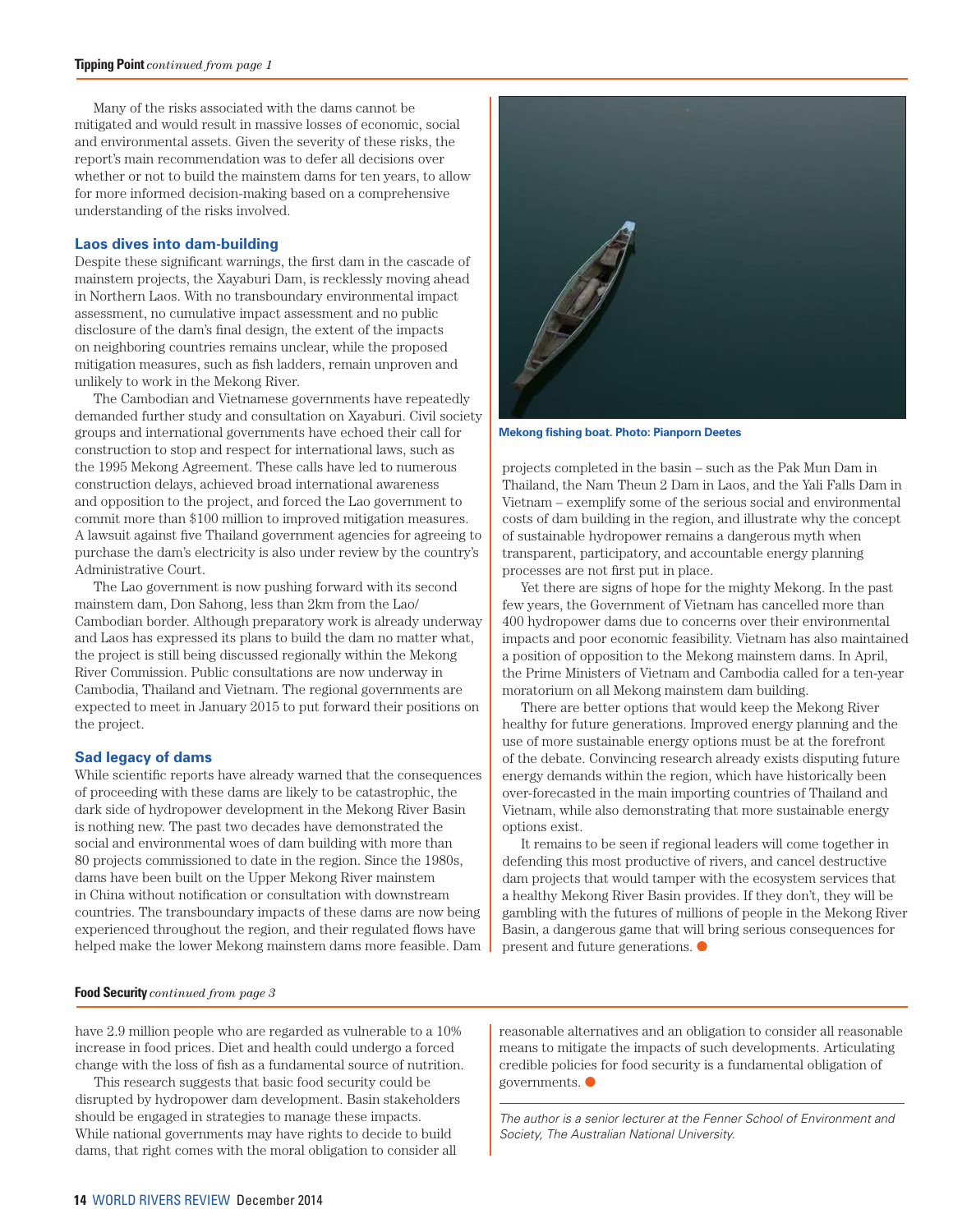# **Understanding the Impacts of China's Upper Mekong Dams**

hina has built seven hydropower dams on the upper Mekong<br>
River (known as the Lancang in China), and plans to build 21<br>
more. The Lancang crosses through Qinghai, Tibet and Yunnan<br>
hefore flowing into Myanmar Lee Theiland River (known as the Lancang in China), and plans to build 21 before flowing into Myanmar, Laos, Thailand, Cambodia and Vietnam. There have been many concerns from the Lower Mekong communities on how these dams will impact their lives and livelihoods. People have questioned whether recent sudden changes of water levels and droughts in the Lower Mekong were caused by these Lancang dams. International Rivers prepared a research brief based on a literature review and monitoring data to help understanding the downstream impacts on hydrology, fisheries and sedimentation caused by the Lower Lancang cascade in China.

Because the Lancang River contributes 45% of water to the Mekong basin in the dry season, the flow at Chiang Saen in Thailand, which is located hundreds of kilometers downstream from the Lower Lancang cascade, can be increased by over 100% in the dry season. An increase in water levels in the dry season will reduce the exposed riverbank areas that are now used for seasonal agriculture. Millions of villagers who live along the Mekong River grow vegetables in riverbank gardens and their livelihoods will be significantly impacted if they lose the gardens. In the wet season, the decrease in flow at Chiang Saen caused by the seven Lancang dams will be about 30%. This will shrink the floodplain area and reduce the flow of nutrients deposited on floodplains.

The Lancang dams have also altered water temperatures. The daily average water temperature at Chiang Saen decreased after Dachaoshan Dam started operation. The annual water temperature range has also increased. Once the Lancang cascade in the middle reaches is completed, the temperature impacts are certain to accumulate and will extend at minimum hundreds of kilometers downstream. The decrease in water temperature and the increase in temperature fluctuation will change the behaviors of fish species, impacting their reproduction and migration activities.

The dams not only change the river's flow and temperature, but also block fish migration channels, which are critical for reproduction. The extent of fish migration from the Lower Mekong into the Upper Mekong is unknown. However, the endangered Mekong Giant Catfish has been found to forage and spawn in the Buyuan River (a tributary of Lancang ) between the Jinghong and Mengsong dam sites. Other fish species such as *Tor sinensis, Wallago attu, Hemibagrus wychioides* may also migrate between the Lower and Upper Mekong.

Several scientific reports have found that half of the sedimentation in the Lower Mekong originates from the Lancang basin. Because of the different measuring methodologies used between Yunnan and downstream Mekong countries, as well as different analysis methodologies, the sedimentation capture rate by the Manwan Dam (completed in 1995) has been estimated to range from 53% to 94%. Some researchers have reported that the sedimentation impact from Manwan Dam extends as far as Vientiane, Laos. The whole cascade of dams will theoretically trap 94% of the suspended sediment load coming from China. The reduction of sedimentation downstream will not only result in riverbank erosion, but will also reduce the nutrients carried in the flow and deposited in floodplain areas, thus undermining the chemical base of the ecosystem. It is also likely to trigger the acceleration of seawater intrusion in the delta. These impacts aren't easily observed in the short term, but build over decades.

## **Dams in the Lancang Hydroelectric Cascade within Yunnan**

| Dam Name    | <b>Installed</b><br>Capacity<br>(MW) | Dam Height<br>(meters) | <b>Status</b>          |
|-------------|--------------------------------------|------------------------|------------------------|
| Gushui      | 2,600                                | 220                    | Under site preparation |
| Wunonglong  | 990                                  | 136.5                  | Under construction     |
| Lidi        | 420                                  | 74                     | Under construction     |
| Tuoba       | 1,400                                | 158                    | Under site preparation |
| Huangdeng   | 1,900                                | 202                    | Under construction     |
| Dahuagiao   | 900                                  | 106                    | Under site preparation |
| Miaowei     | 1,400                                | 139.8                  | Under construction     |
| Gongguogiao | 900                                  | 130                    | Completed (2012)       |
| Xiaowan     | 4,200                                | 292                    | Completed (2010)       |
| Manwan      | 1,550                                | 126                    | Completed (2007)       |
| Dachaoshan  | 1,350                                | 118                    | Completed (2003)       |
| Nuozhadu    | 5,850                                | 261.5                  | Completed (2012)       |
| Jinghong    | 1,750                                | 118                    | Completed (2009)       |
| Ganlanba    | 155                                  | 60.5                   | Planned                |

With the two biggest dams of the cascade, Xiaowan and Nuozhadu, put into operation in 2010 and 2012, and the middle Lancang cascade expected to be completed in the next few years, bigger downstream impacts are expected. The changes in hydrology, fisheries and sedimentation brought by the Lancang dams will have extensive and very significant impacts on millions of people who rely directly on the river for their food and livelihoods. Altering the hydrological and sedimentation regimes and blocking fish migration will potentially reduce the quantity and diversity of fish in the downstream Mekong River, and lead to food insecurity and lost livelihoods. Furthermore, the reduction of sedimentation deposit and the seawater intrusion will affect the highly productive agricultural and rice fields in the region, which depend on nutrients transported by the river in its sediment, and therefore create even bigger challenges in food and livelihoods.

It has been demonstrated that China and Chinese dam builders can be more responsive and responsible when planning and operating dams. China has agreed to share more hydrological data with the Mekong River Commission by extending the hydrological data provision by 30 days, every year, as well as increasing the frequency of the data sharing to twice a day. The developer of the Lancang dams, Hydrolancang, has taken environmental and social concerns into consideration in several cases. Gushui Dam's height was reduced due to concerns over inundating a protected area in Tibet. Guonian Dam – originally planned between the Gushui and Wunonglong dams – was canceled because of its potential impacts on the Mingyong Glacier. The water level of Wunonglong Dam was reduced to avoid some impacts, which therefore led to the reduction of installed capacity. Mengsong Dam, originally planned as the last dam on the Lancang, was canceled due to concerns over its negative impact on fish migration. However, the large impacts from the Lancang dams are not avoidable and the effectiveness of mitigation measures remains to be seen.  $\bullet$